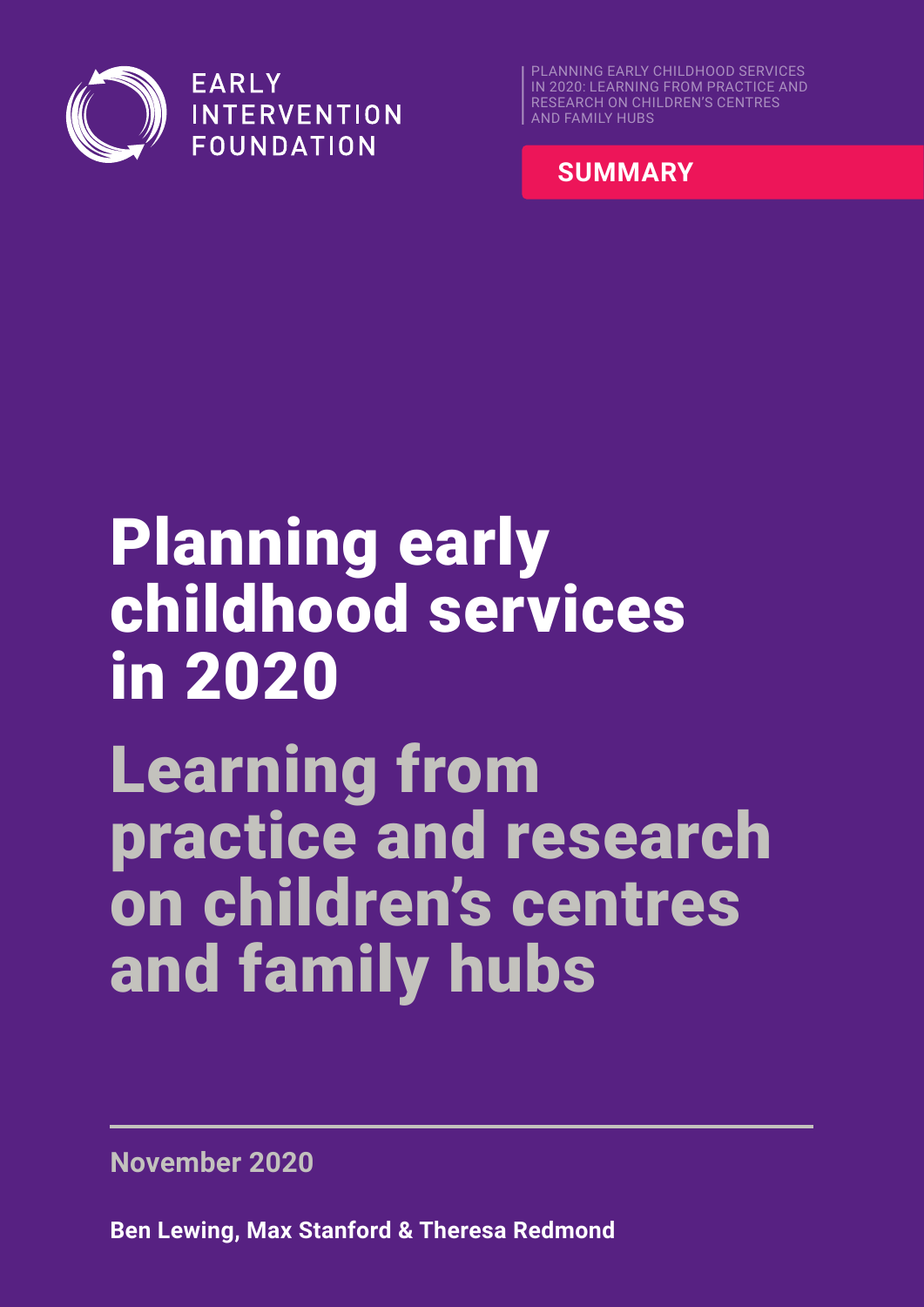### **Acknowledgments**

The authors would like to thank Dulcie McBride and Donna Molloy for their important contributions to this report.

### **About EIF**

The Early Intervention Foundation (EIF) is an independent charity established in 2013 to champion and support the use of effective early intervention to improve the lives of children and young people at risk of experiencing poor outcomes.

Effective early intervention works to prevent problems occurring, or to tackle them head-on when they do, before problems get worse. It also helps to foster a whole set of personal strengths and skills that prepare a child for adult life.

EIF is a research charity, focused on promoting and enabling an evidence-based approach to early intervention. Our work focuses on the developmental issues that can arise during a child's life, from birth to the age of 18, including their physical, cognitive, behavioural and social and emotional development. As a result, our work covers a wide range of policy and service areas, including health, education, families and policing.

#### **Early Intervention Foundation**  10 Salamanca Place

London SE1 7HB

W: [www.EIF.org.uk](http://www.EIF.org.uk) E: [info@eif.org.uk](mailto:info@eif.org.uk) T: [@TheEIFoundation](https://twitter.com/TheEIFoundation) P: +44 (0)20 3542 2481

EIF is a registered charity (1152605) and a company limited by guarantee (8066785).

EIF IS PROUD TO BE A MEMBER OF THE WHAT WORKS NETWORK



This report was first published in November 2020. © 2020

The aim of this report is to support policymakers, practitioners and commissioners to make informed choices. We have reviewed data from authoritative sources but this analysis must be seen as a supplement to, rather than a substitute for, professional judgment. The What Works Network is not responsible for, and cannot guarantee the accuracy of, any analysis produced or cited herein.

#### **Download**

This document is available to download as a free PDF at: [https://www.eif.org.uk/report/planning-early-childhood](https://www.eif.org.uk/report/planning-early-childhood-services-in-2020-learning-from-practice-and-research-on-childrens-centres-and-family-hubs)[services-in-2020-learning-from-practice-and-research-on](https://www.eif.org.uk/report/planning-early-childhood-services-in-2020-learning-from-practice-and-research-on-childrens-centres-and-family-hubs)[childrens-centres-and-family-hubs](https://www.eif.org.uk/report/planning-early-childhood-services-in-2020-learning-from-practice-and-research-on-childrens-centres-and-family-hubs)

#### **Permission to share**

This document is published under a creative commons licence: Attribution-NonCommercial-NoDerivs 2.0 UK <http://creativecommons.org/licenses/by-nc-nd/2.0/uk/>



This publication contains some public sector information licensed under the Open Government Licence v3.0: [http://www.nationalarchives.gov.uk/doc/open-government](http://www.nationalarchives.gov.uk/doc/open-government-licence/version/3/)[licence/version/3/](http://www.nationalarchives.gov.uk/doc/open-government-licence/version/3/)

For commercial use, please contact [info@eif.org.uk](mailto:info@eif.org.uk)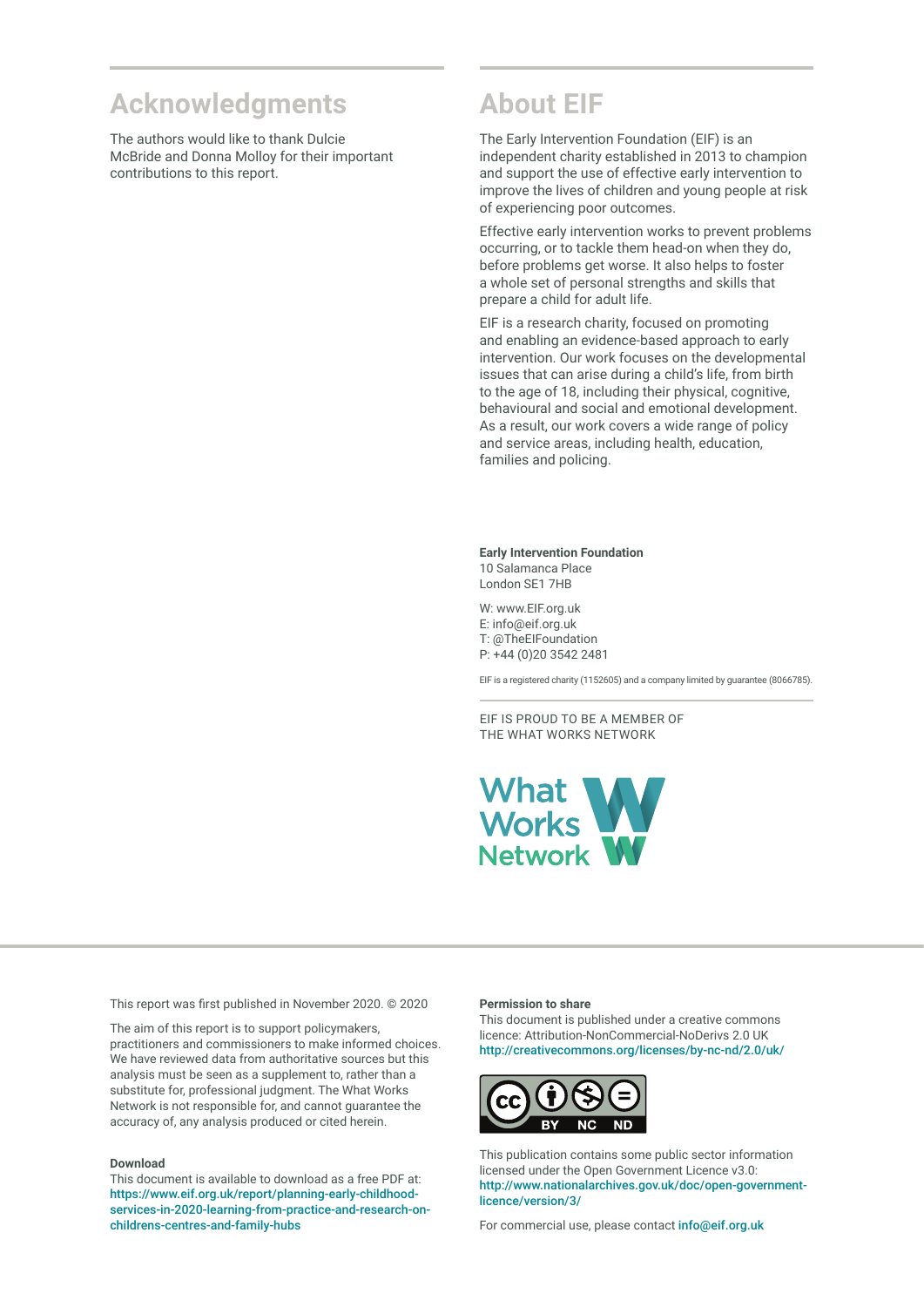# **Contents**

| What role should the local community have in the governance and delivery of centres and hubs?30<br>Should services be delivered in physical centres or through outreach in homes or wider community venues?35 |  |
|---------------------------------------------------------------------------------------------------------------------------------------------------------------------------------------------------------------|--|
|                                                                                                                                                                                                               |  |
|                                                                                                                                                                                                               |  |
|                                                                                                                                                                                                               |  |
|                                                                                                                                                                                                               |  |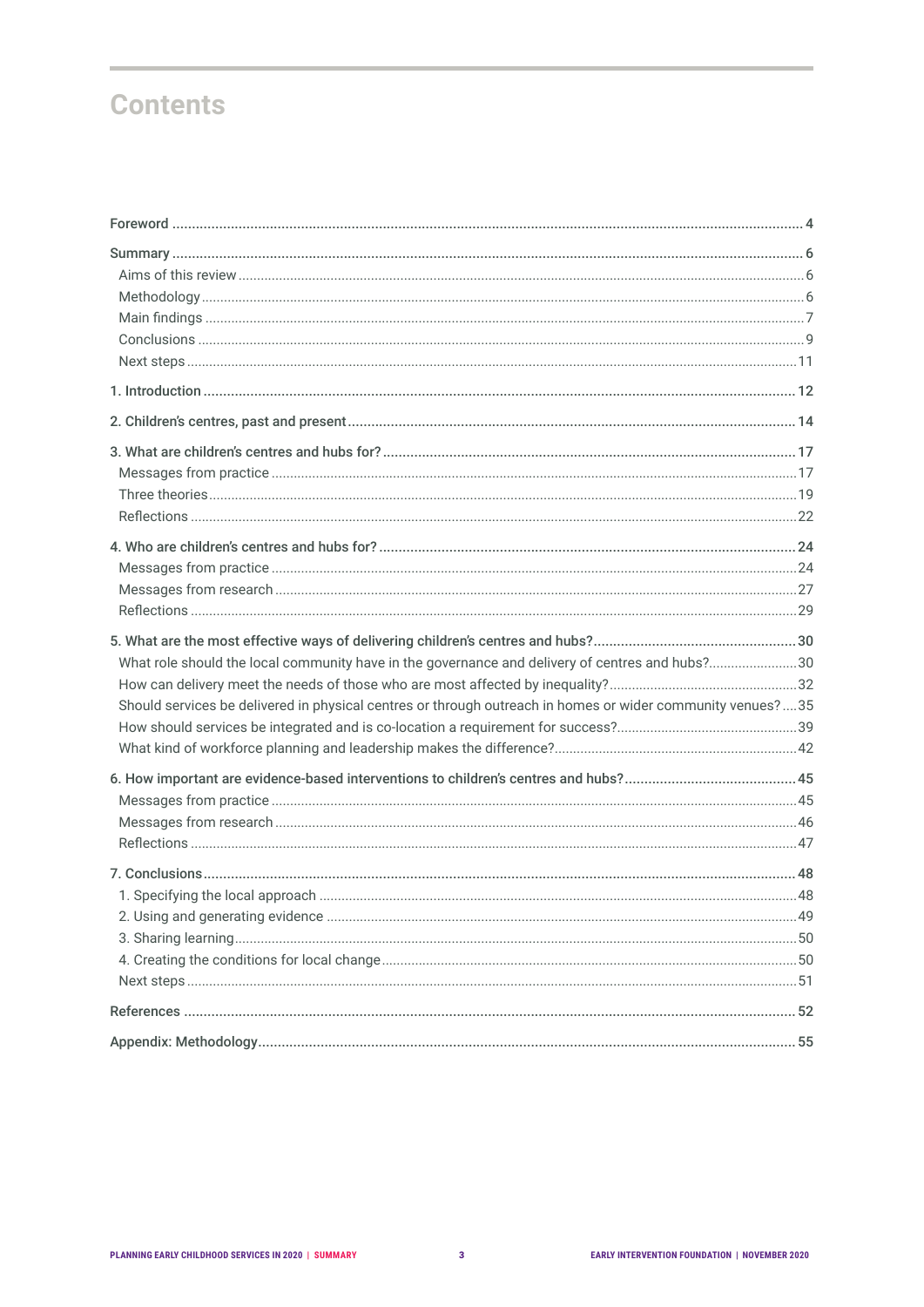# <span id="page-3-0"></span>Foreword

The science on early childhood is compelling. It is one of the most significant periods of human growth, critical in determining physical, social and emotional, behavioural and cognitive development in ways that can have a lifelong effect on health and wellbeing. We have a good understanding of the risk factors that can threaten children's development, and this helps us to identify children who are vulnerable and may need extra support. We know that intervening early can reduce risk factors and increase protective factors in a child's life.

Sure Start and children's centres have been an important part of early intervention policy and services for the past two decades. Coherent support for families during pregnancy and the early years of life that works over the long term to reduce child poverty and inequality and boost social mobility is as relevant now as it was 20 years ago. However, the context has changed dramatically. This changed context is driving local authorities and their partners to think again about what works and what they can afford.

As local authorities and their partners work out how best to maintain early childhood services in the face of current pressures, there is a demand for evidence to inform their decision-making. There are, however, some gaps in our understanding about what kind of early interventions are likely to be the most effective. This is particularly true of complex and evolving local systems, such as place-based children's centres and family hubs, which are made up of many services, interventions and interactions, and which are difficult to describe and evaluate.

Children's centres have evolved considerably since the early days of Sure Start local programmes, with increasing diversification of approaches. There has long been strong interest in the question of which children's centre models 'work best' in different contexts. Every local authority is required by statute to make evidence-based choices about the most effective way to deliver local place-based early childhood services. The substantial variation in how children's centres and hubs have been organised and delivered locally has made it challenging to evaluate their impact, and so questions about the relative effectiveness of different models are not easy to answer from the available evidence.

As one of the UK's What Works centres, EIF's mission is to ensure that effective early intervention is available and is used to improve the lives of children and young people at risk of poor outcomes. We consider early intervention to be effective when it shows evidence of improving outcomes for children and young people. Children and families who receive interventions shown through rigorous testing to have improved outcomes are more likely to benefit, and to a greater degree, than those who receive other services.

Developing robust evidence of impact across all the activities within local systems of support for families is a huge challenge. Many aspects of local service design such as how agencies work together, share information, or develop practitioner skills are less amenable to traditional approaches to impact evaluation than specific interventions and manualised programmes. In addition, of course, there are many elements of local services which are principally aimed at providing better, more accessible public services. Such elements might be necessary in order for great services to be delivered, but they are not in and of themselves designed to improve outcomes for children and families. Whilst it is not necessary to test the impact of all elements of service delivery, where particular ways of working are being seen as a way of improving outcomes then we have a duty to vulnerable families and the taxpayer to devise methods for testing.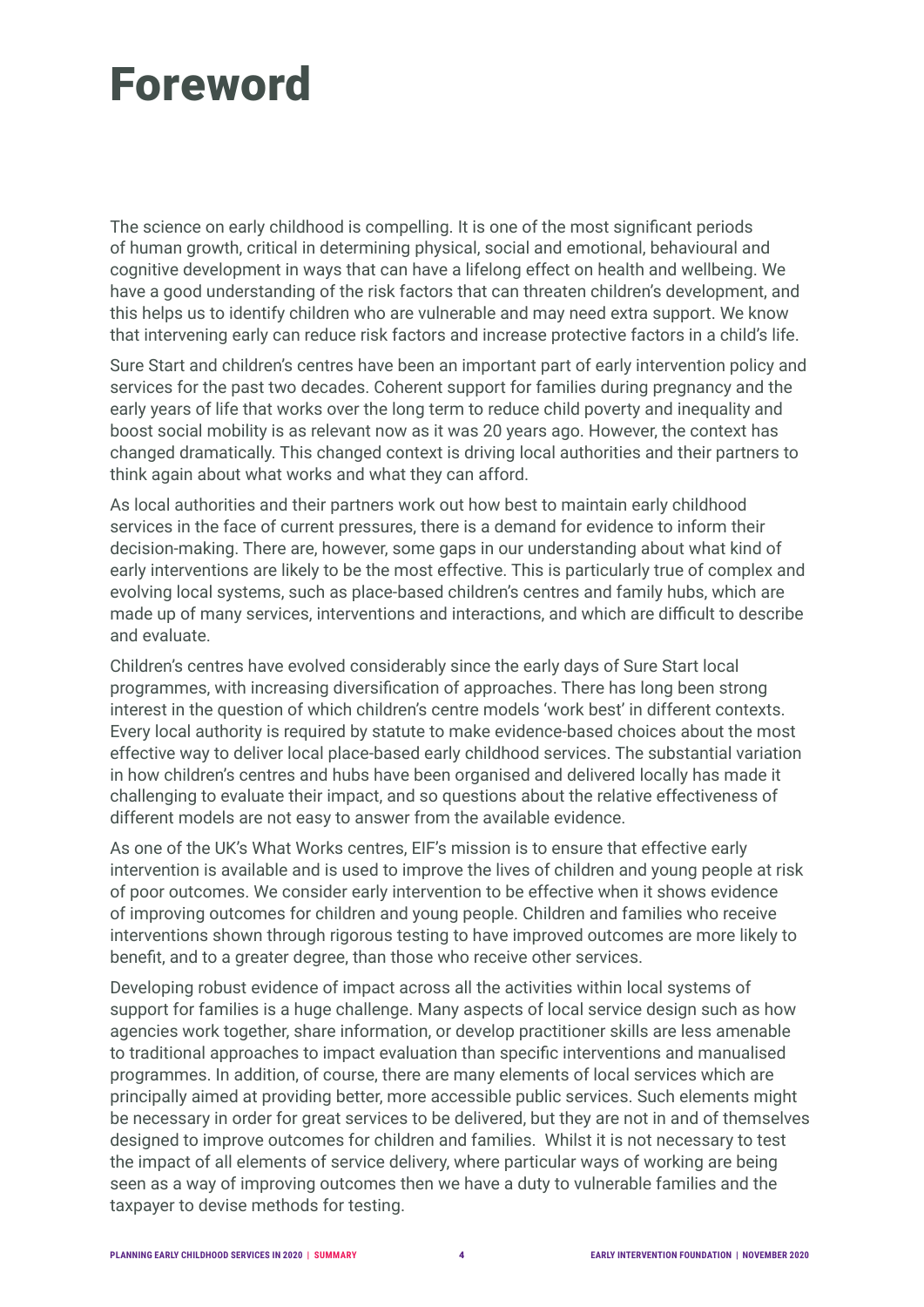This study seeks to better understand the current practical experience of delivering children's centres and similar approaches, and to explore how this relates to what we know from research. This allows us to draw conclusions about what this means for the support needed to plan effective place-based early childhood services in the future.

The information in this report is based on insight, learning and evaluation from a wide range of practice and research experts in children's centres and hubs, and we are grateful to those who have generated this knowledge, particularly the local innovators who are at the front line of testing and learning, and who shared their experiences with us. We designed a review process that started with these local practice experts, so that we have been able to illustrate how local areas across England are delivering children's centres and hubs from the perspective of 14 very different places.

For many readers, this will not be the report that they need on children's centres. It is not a review of the statutory guidance or an evaluation of children's centres' effectiveness, and nationally, the future of children's centres have been much debated territory. Confirming the national vision for children's centres and family hubs as part of early childhood services is important, as is being clear about sufficient funding as a necessary condition for change. What happens next is key. It is difficult to think of a more effective way in which the government might realise its vision to 'level up' Britain and ensure equality of opportunity than through ensuring access to high-quality local family services which start in maternity and run throughout childhood.

There is an urgency about supporting local leaders and commissioners to respond to the uncertainty and pressures of the current situation. Much of the work with local areas in this review was completed in 2019. The challenges that they described have been exacerbated by Covid-19, and there are now almost daily reports of service closures, retrenchment and black holes in local authority finances. It is difficult not to feel that some of the questions that we explored about how best to organise local early years services seem to relate to another time. However, the way that local areas have innovated over the past six months through periods of lockdown and social distancing shows, now more than ever, just how important local service planning is.

This report draws on the messages from practice and research to draw conclusions about the practical guidance and resources that are needed to support local area planning and decision-making. There is unlikely to be any to be one model of place-based early childhood services or single 'effective' approach which is the best bet in every place. It is important for areas to work through what arrangements are needed in their local context guided by principles about how best to deliver community based services built on the evidence of what works to improve outcomes for children and families. We will be continuing to develop planning support resources with local and national partners, including working with the Local Government Association. You can find out more in our new online hub, at [EarlyChildhoodServices.EIF.org.uk](https://EarlyChildhoodServices.EIF.org.uk).

This work is part of the onward discussion about how best to support local planning of children's centres and hubs as part of local family services, not a set of answers or the final word. We look forward to exploring this further with local areas and others who are passionate about how they get it right for babies, young children and their families.

#### **Donna Molloy**

*Director of Policy & Practice, EIF*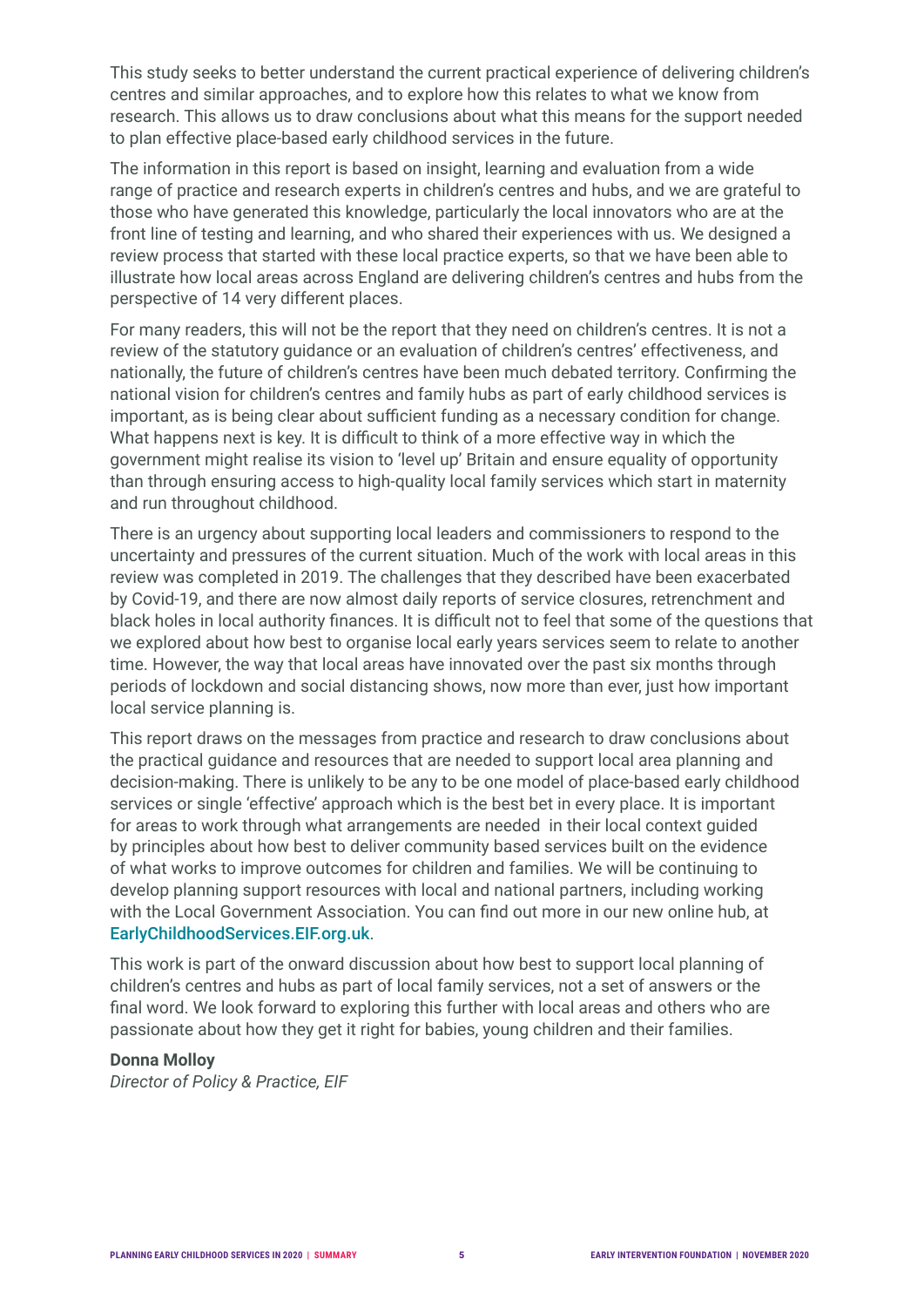# <span id="page-5-0"></span>**Summary**

Sure Start and children's centres have been an important, ambitious and evolving part of maternity and early years national policy and local services for the past two decades.

Since the introduction of revised statutory guidance for children's centres in 2013 there has been an increasing diversity of local delivery approaches as local authorities respond to changes in population need and public funding. This includes adapted approaches to delivering local place-based whole family services, such as family and integrated hubs.

The past decade has seen a significant decline in spending on children's centres, with a 60% real-terms fall in Sure Start funding from 2011/12 to 2016/17, and an estimated 15–20% decline in use of children's centres by both children and parents. It has been suggested in recent research by Action for Children that the number of children using children's centres in the most deprived local authorities is falling faster than elsewhere, although there is no official national data on use or reach of children's centres and hubs.

Local areas are making decisions around the use of children's centres and hubs in the context of continuing poor child health outcomes, increasing health inequalities, rising child poverty, growth in the number of children in the care system, and limited progress on closing the gap on educational attainment, including in the early years. These challenges are expected to be significantly amplified by the impact of Covid-19, with the consequences falling hardest on the families who were vulnerable and disadvantaged before the pandemic.

# **Aims of this review**

The aim of this review is to understand contemporary local practice and to explore how far this and existing research can guide future development.

The learning from this review is intended to guide a series of practical planning resources for local leaders and commissioners who are responsible for early childhood services.<sup>1</sup>

This work was conducted on behalf of the Department for Education to support local authorities in their strategic decision-making about the use of children's centres in early intervention.

It is important to note that this work is not a review of statutory guidance for children's centres, nor is it an evaluation of the effectiveness of children's centres. It is a review to understand rather than prove, and it uses the experience of local experts in delivering children's centres and hubs to do so.

# **Methodology**

This review combines contemporary practice learning from qualitative interviews and focus groups with stakeholders in 14 local areas across England on their local arrangements for delivering early childhood services through local centres or hubs, and a rapid review of the evidence relating to how children's centres are designed and delivered.

<sup>1</sup> These resources are available through a new online hub at <https://EarlyChildhoodServices.EIF.org.uk>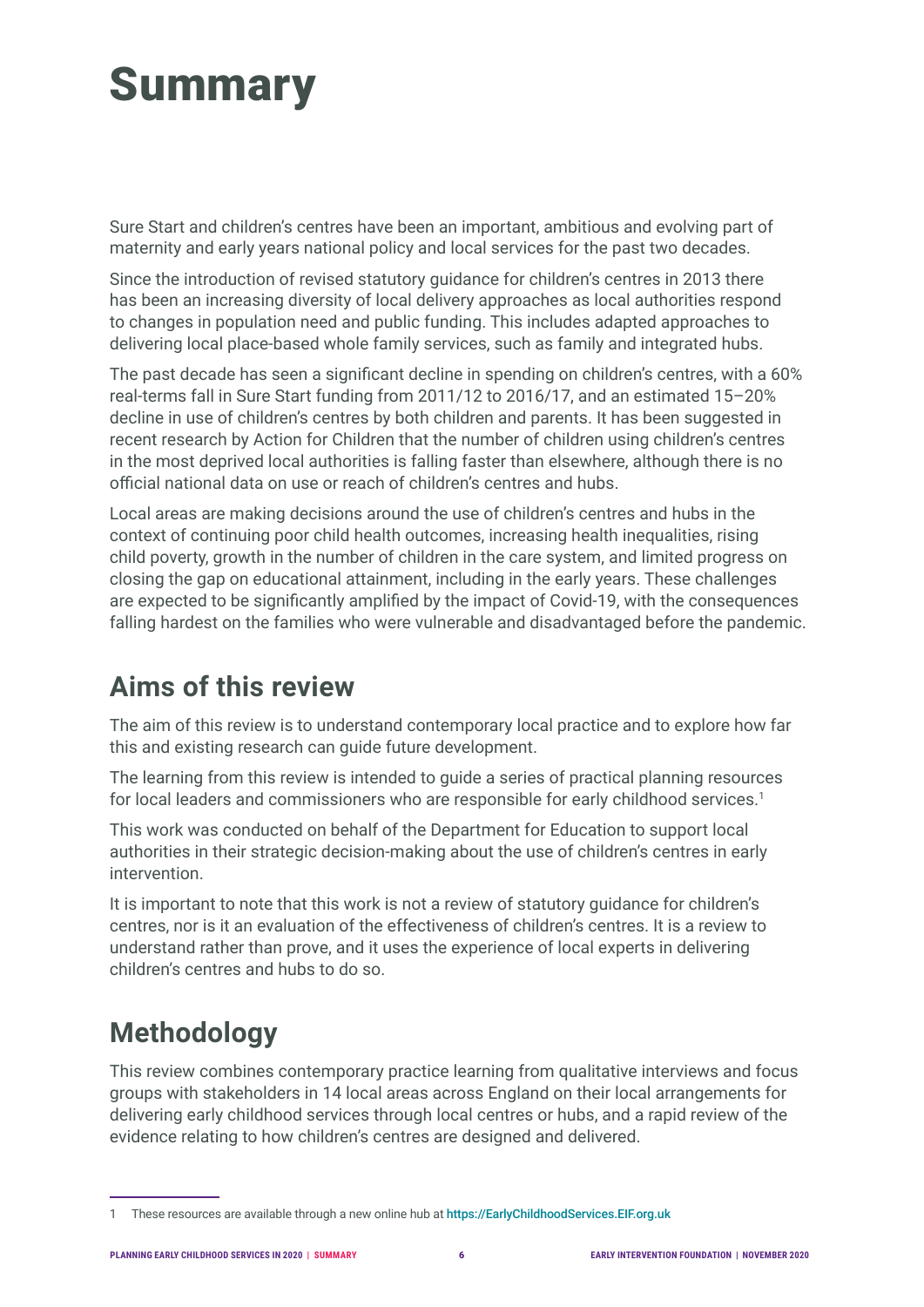# <span id="page-6-0"></span>**Main findings**

#### The lack of recent national monitoring and evaluation of approaches to children's centres and hubs means that there is little robust evidence on how they are currently being delivered and how effective they are.

There has been no national evaluation of children's centre approaches since the final Evaluating Children's Centres in England impact report in 2016, which limits the contemporary evidence on children's centres and hubs.

In addition, Ofsted inspections of children's centres were suspended in September 2015, and there has been no independent inspection since that point to see how local authorities are meeting their statutory duties.

The lack of national data and research means that much of the knowledge about innovation and effectiveness in children's centres and hubs is held at the local level.

# **2**

**1**

#### **Children's centres and hubs across England in 2020 are context-specific and diverse, and lack a consistent way of specifying and evaluating different approaches.**

The current national specification of children's centres expects local commissioners to judge what interventions and services are needed and for whom, rather than prescribing interventions at a national level, in the way that previous statutory guidance did.

As a consequence of the more permissive national guidance, local areas have set out a variety of locally defined approaches which respond to the local context, resources and priorities. However, this means there is a lack of a common language across areas to clearly specify and distinguish the approaches that they are taking, and no consistent metrics or evaluation designs with which to judge effectiveness.

# **3**

#### **Local areas are increasingly connecting early childhood services with whole family services and focusing on targeted support. But they continue to make the case for sufficiently resourced, open-access centres in order to reach and support vulnerable families.**

Children's centres are required to be universal in ambition but with a priority focus on reducing inequalities. The local areas in this study made the case strongly for the importance of retaining sufficiently resourced open-access services in order to reach and support vulnerable families, and questioned the benefit of retaining only a vestigial universal offer.

Over the last decade, children's centres have increasingly been used to reach a broader age group of children, not just those in the early years. Local areas have been experimenting with extended age support due the potential efficiency benefits which come with pooling and aligning resources. There is, as yet, no evidence on the impact of extending the age range for children's centre services, or the effectiveness of a family hub approach. However, there is a logical case for more holistic and joined-up approaches to delivering area-based family services, which responds to concerns about a lack of service integration and artificial service boundaries, and builds on central family-focused policy initiatives such as Think Family, the Troubled Families programme, and the Reducing Parental Conflict programme.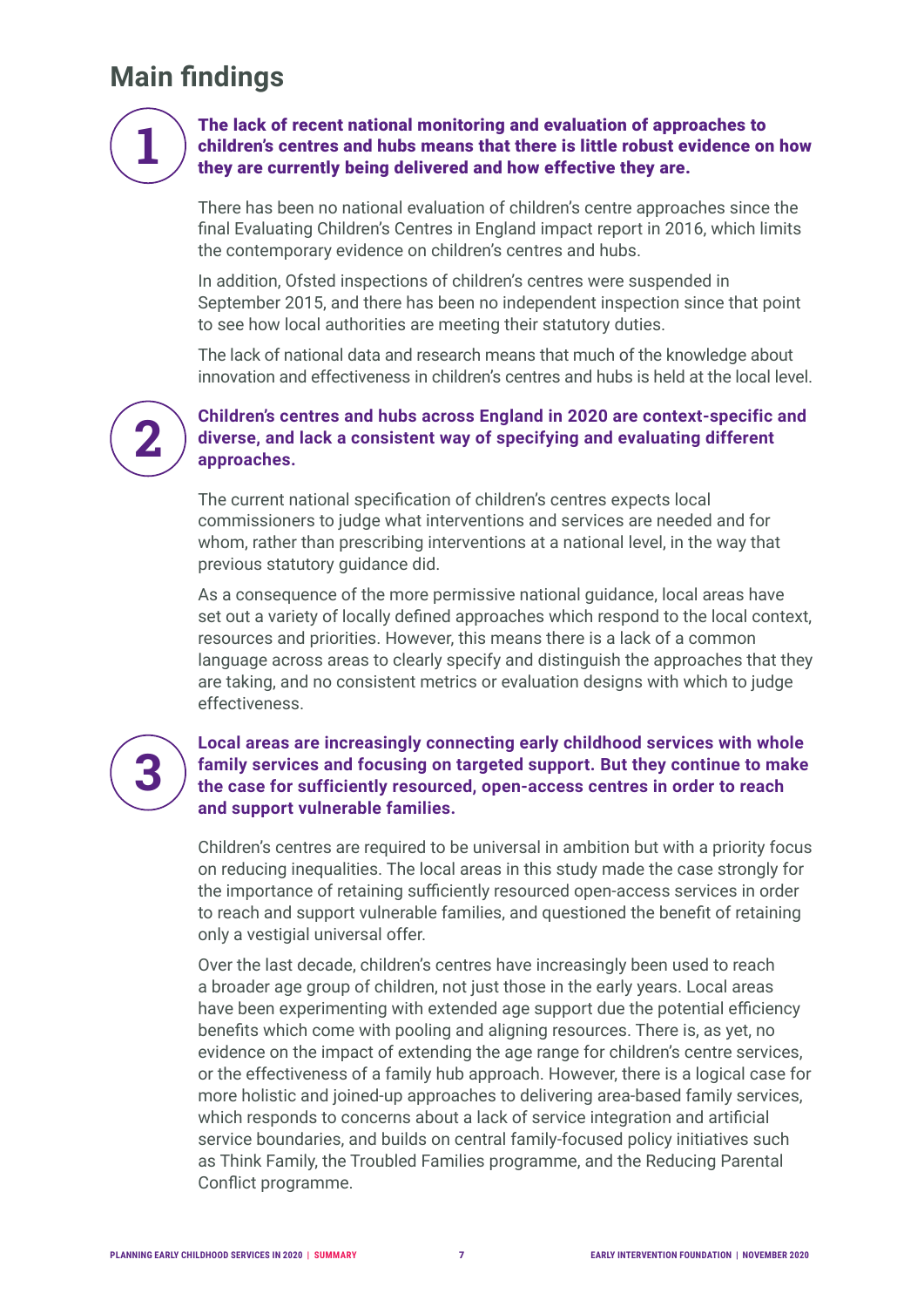

**The lack of evidence for contemporary approaches makes it difficult to be conclusive about what works in delivering children's centres and hubs. Nevertheless, local areas are responding to the current context by:**

- **• moving to virtual and digital ways to engage families**
- **• taking a more coordinated and strategic approach to the inclusion of families who are less likely to use early childhood services, and to address gaps in knowledge about population groups**
- **• reducing building management costs and using dispersed delivery approaches, which give access to other physical spaces which can be better suited to specific child or family activities**
- **• developing multi-agency support pathways for families, and establishing clear protocols for data sharing**
- **• retaining a focus on early years skills development and relational practice as part of a wider strategic approach to leadership and workforce planning.**

This study describes a trend of parents increasingly being consumers rather than co-creators of children's centres and hubs, although local areas are increasingly experimenting with less traditional, more digital ways of engaging families. Codesign with parents and communities seems to be most embedded where it is an explicit part of the local strategy and is built on the practical involvement of parents. There is limited evidence on what difference community and parental involvement makes to children's centres, but there was a consensus across the local areas in this study about the importance of approaches which value relationships and community cohesion.

We collected only limited messages from practice about how children's centres and hubs are tackling inequalities, but there is lack of research evidence on how to effectively meet the needs of fathers and families from minority ethnic groups, which is a significant gap, given the importance to children's centres and hubs of responding to the needs of diverse families. Local areas stressed giving weight to the views of non-service users; taking a strategic approach to inclusion; tailoring service delivery so that it responds to the needs of different groups; and building a workforce that different types of families and families from ethnic minority groups will recognise and trust.

A focus on centres as physical, local venues for delivering early childhood services has shifted as early intervention resources have reduced over the past decade. Many of the new local approaches appear to offer efficiencies and flexibility. However, it remains unclear how a reduction in open access sites impacts on the ability to build trusted relationships with vulnerable parents.

The existing evidence on the effectiveness of multi-agency service integration in improving outcomes for vulnerable children is limited, and much of the language used to describe service integration is imprecise, which makes evaluation difficult. There is, however, a strong practice consensus that greater integration can benefit families. There is also general agreement about what facilitates integration, including a shared recognition of the need for change, strong leadership and management, a focus on building relationships and trust, clearly defined roles and responsibilities, good systems for communication and information sharing, and support and training for staff.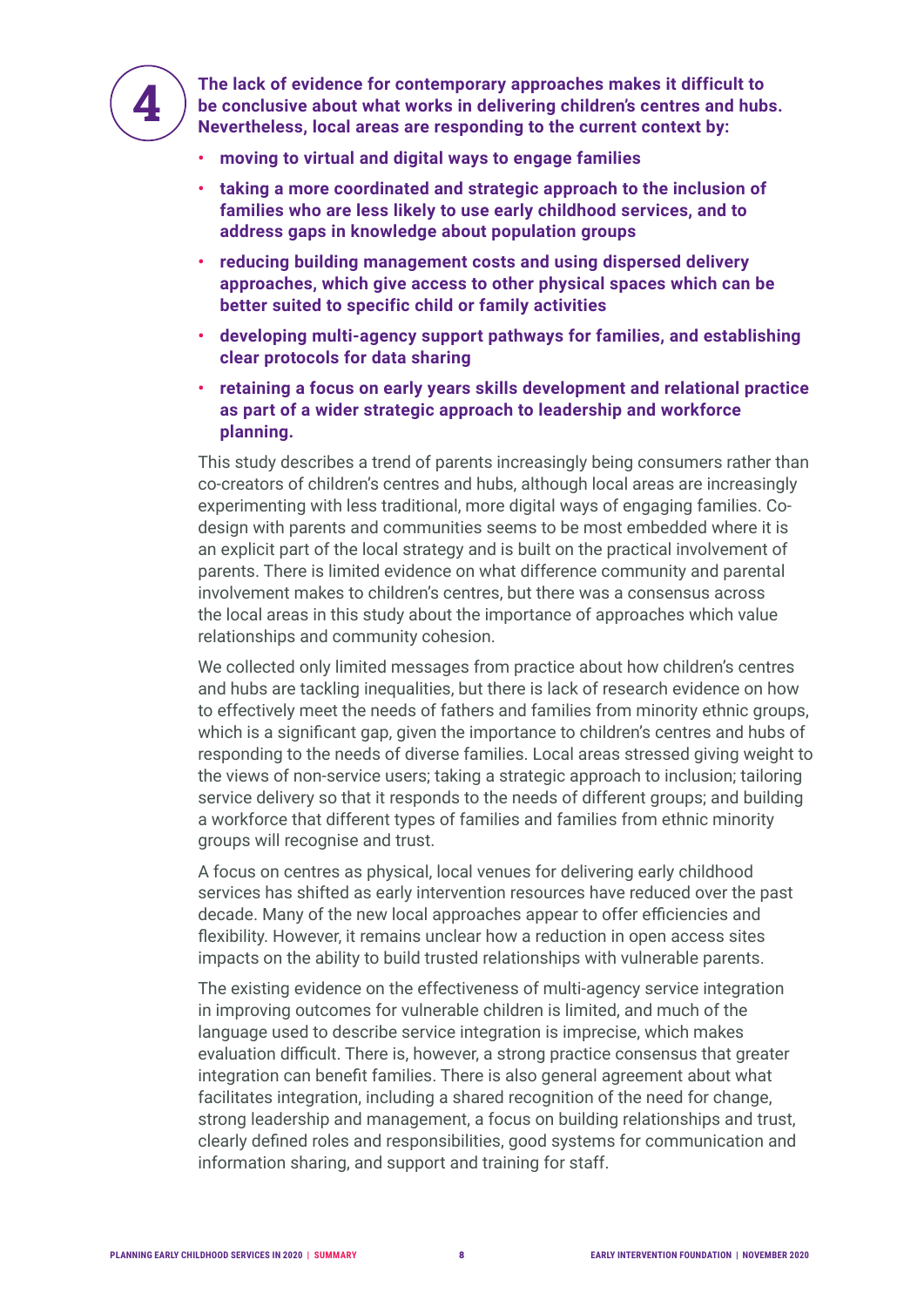<span id="page-8-0"></span>Local practice emphasises that children's centre and hub leaders need to be as proficient in managing strategic change as they are in managing people, even if in some areas children's centre managers are less likely to be strategic leaders than others. Local capacity to carry out workforce planning appears to be limited, and so in many areas tends to focus on individual training programmes for skills development, with a lack of overall strategic oversight.

**5**

#### **Progress in growing the effective use of evidence-based interventions as part of early childhood services appears to be at risk, due to funding pressures and a lack of robust local evaluation.**

Using evidence-based interventions increases the likelihood of improving outcomes for children and families, and there appears to now be more widespread use of evidence-based interventions as part of contemporary early childhood services.

However, local areas are often not able to prioritise evidence-based interventions as part of their local offer, and where they do there continues to be a challenge in how to implement these with fidelity, which requires making only careful adaptations that are consistent with the evidence.

This is compounded by variable use of valid and reliable measurement tools to understand effectiveness, and a lack of funding and confidence in evaluation generally.

There is a need to go further in making evidence-based interventions the foundation of local approaches, alongside a consistent and robust approach to generating local evidence of intervention effectiveness.

### **Conclusions**

Overall, there is a lack of robust national data on the characteristics and effectiveness of contemporary children's centres and hubs, including on the services that they provide, how they are organised, and how families use them. The loosening of statutory requirements for children's centres has led to an increasing diversity of local approaches and experimentation, but without a common language to describe these different approaches or a consistent set of metrics for assessing their impact. This is challenging in a context where every local authority is required by statute to make locally bespoke and evidence-based choices about the most effective way to deliver early childhood services.

While the national knowledge base about children's centres and hubs has not kept pace with local practice, the local capacity for system planning and review is under real pressure from a combination of increased service demand, reduced resources, and now additional challenges due to the Covid-19 pandemic.

Against this backdrop, practical support for the local planning of early childhood services, including children's centres and hubs, is even more urgently required than when this work was first commissioned. We have identified four key ways in which this can be done.

#### **1. Specifying the local approach**

A key message from this review is the importance of being clear about what a local area is seeking to achieve through its early childhood services and then designing them in a way that is likely to achieve this purpose. There is no single 'right' model of place-based early childhood services that works in every context, but there are some fundamental questions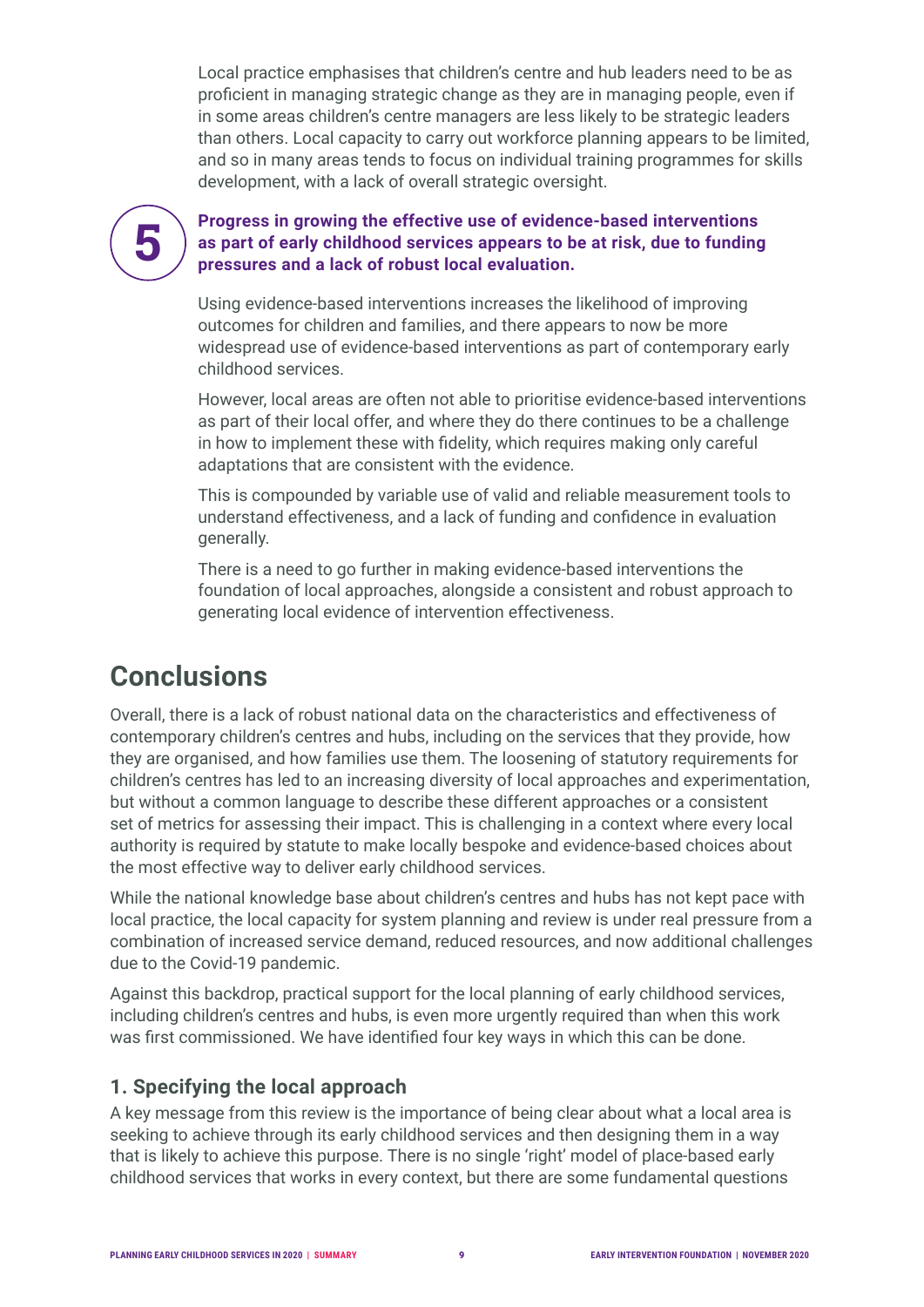that are relevant to every local area, such as what are the intended child outcomes, who is the intervention for and what will it do.

These questions form the basis of a theory of change. Articulating the local approach through a theory of change would allow local stakeholders to make explicit and considered choices about key service design issues; use the local assessment of community needs and contextual issues to create a bespoke approach to early childhood services, while retaining a focus on what developmental science tells us about the things children need to thrive; and reinforce the use of evidence and evaluation as part of creating a local strategy for early childhood services.

#### **2. Using and generating evidence**

The challenge of using and generating evidence is a theme that runs through this review. The dearth of research evidence relating to contemporary early childhood service models, at a time when many areas are redesigning local services, is problematic, particularly as the consequences of Covid-19 force local authorities and their partners to review priorities and investment. This is compounded by the lack of capacity and confidence at a local level for assessing the impact of local services and building a local evidence base.

This could be addressed by a renewed effort to generate evidence outputs that are designed to meet current practice needs across maternity and early years services; providing planning tools and advice which help local areas to use evidence; supporting the use of common metrics for assessing local system development, which would enable benchmarking and create a 2020 baseline against which to assess progress in the wake of Covid-19.

Local areas also commonly identify shared outcomes and outcome frameworks as a priority for improvement. Practical steps here could include the development and consistent use of common metrics which support local measurement; extending the use of standardised, valid and reliable measurement tools across local early childhood services; and improving the quality of needs assessments that review the experiences of families during pregnancy and in the early years.

#### **3. Sharing learning**

One of the clear messages from this work is that much of the knowledge about innovation in children's centres and hubs is held at the local level. Approaches which enable the sharing of local practice and experimentation are likely to be vital to local areas as national policy and research catches up. We also know from the local areas involved in this review, and from the success of the LGA's early years peer challenge programme over recent years, that there is a strong appetite for peer-to-peer learning opportunities.

This could be supported by strengthening local arrangements for maternity and early years stakeholder engagement in joint planning across early childhood services; sharing examples between areas of the experimentation and learning taking place; strengthening the planning and evaluation support that is built around peer challenges; and coordinating and curating information on evidence and practice learning.

#### **4. Creating the conditions for local change**

Local areas have shown incredible resilience in the face of a public health emergency and lockdown, although they will be living with the consequences of Covid-19 for the foreseeable future. This emphasises the importance of effective local planning and implementation in the 'new normal' context, particularly for non-statutory early childhood services, which are at risk due to further pressures on the local public purse.